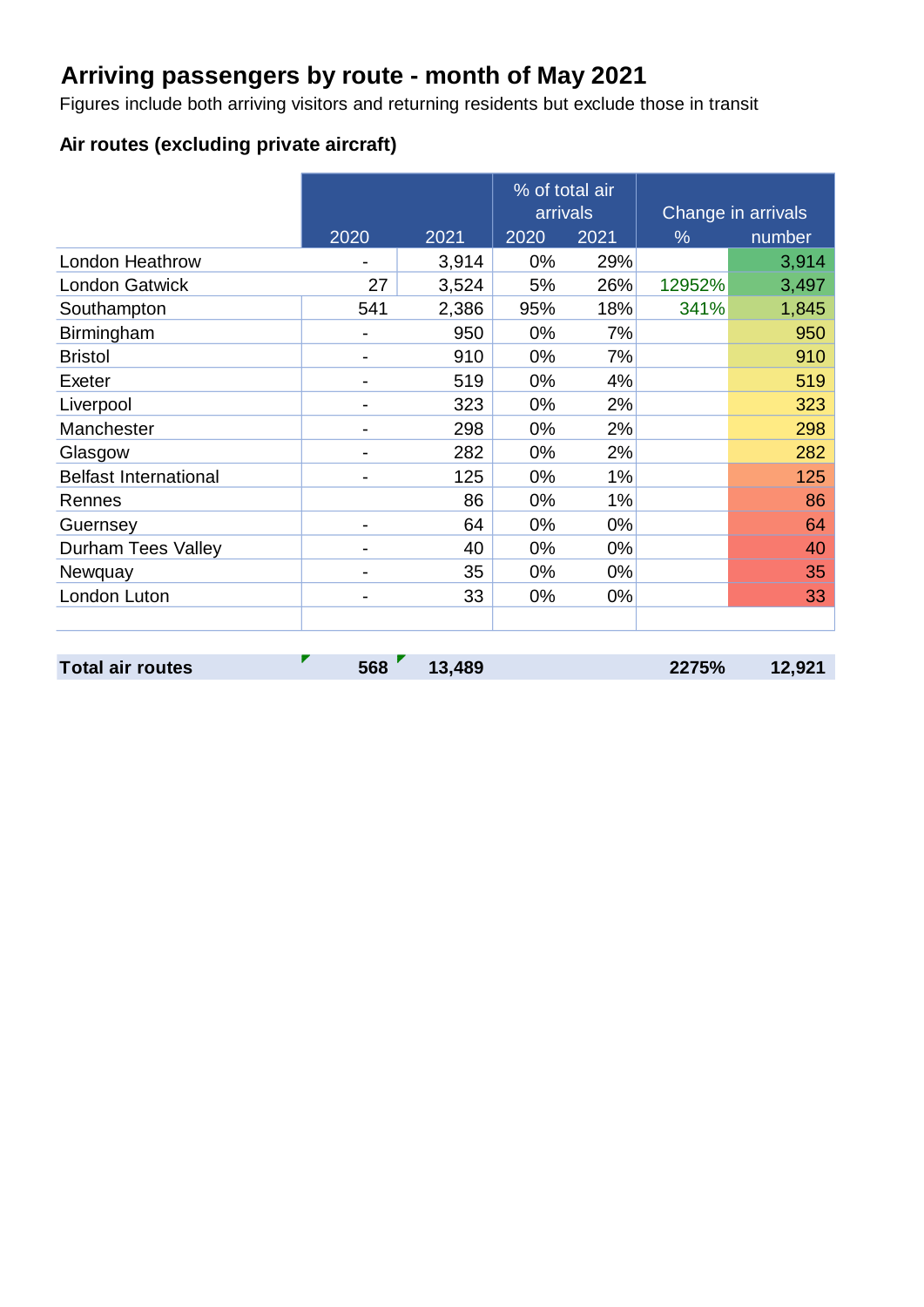# **Arriving passengers by route - month of May 2021**

Figures include both arriving visitors and returning residents but exclude those in transit

### **Sea routes**

|                           |      |       | % of total sea<br>arrivals |       | Change in arrivals |        |  |
|---------------------------|------|-------|----------------------------|-------|--------------------|--------|--|
|                           | 2020 | 2021  | 2020                       | 2021  | $\%$               | number |  |
| Poole                     | 17   | 2,178 | 12%                        | 63%   | 12712%             | 2,161  |  |
| Portsmouth                | 36   | 833   | 26%                        | 24%   | 2214%              | 797    |  |
| Guernsey                  | 42   | 283   | 30%                        | 8%    | 574%               | 241    |  |
| St Malo                   | 34   | 117   | 24%                        | 3%    | 244%               | 83     |  |
| <b>Visiting Yachtsmen</b> |      | 40    | 0                          | 1%    |                    | 40     |  |
| Granville                 | 11   | 8     | 8%                         | $0\%$ | $-27%$ -           | 3      |  |
|                           |      |       |                            |       |                    |        |  |
|                           |      |       |                            |       |                    |        |  |
|                           |      |       |                            |       |                    |        |  |
|                           |      |       |                            |       |                    |        |  |

| <b>Total sea routes</b> | 140 | 3,459 | 2371% | 3,319 |
|-------------------------|-----|-------|-------|-------|

### **Air and Sea combined**

|                              |      |        | share of arrivals<br>by air |      | Change in arrivals |        |  |
|------------------------------|------|--------|-----------------------------|------|--------------------|--------|--|
|                              | 2020 | 2021   | 2020                        | 2021 | $\%$               | number |  |
| Total arrivals (air and sea) | 708  | 16.948 | 80%                         | 80%  | 2294%              | 16,240 |  |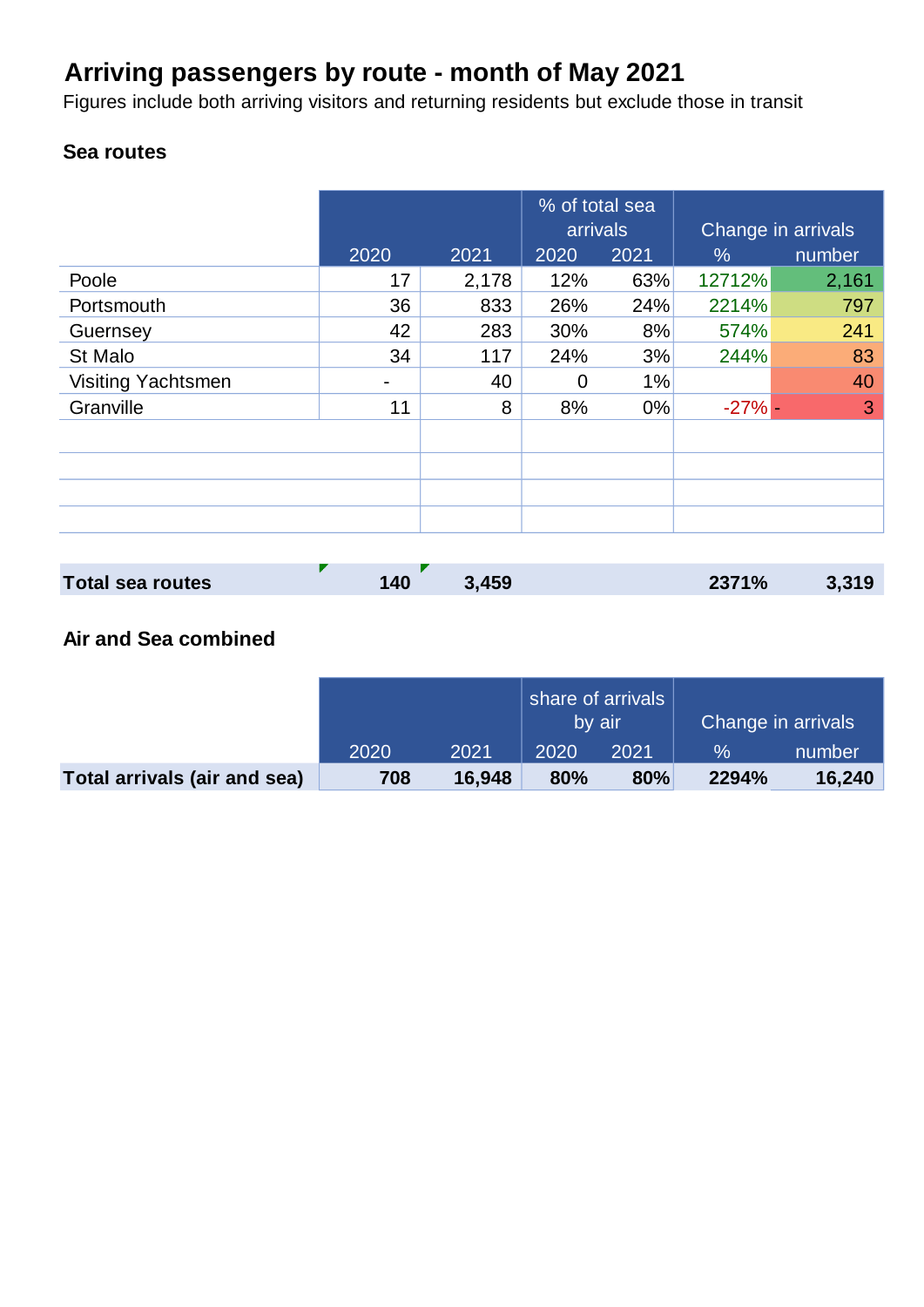## **Arriving passengers by route - Year-to-date 2021**

Figures include both arriving visitors and returning residents but exclude those in transit

### **Air routes (excluding private aircraft)**

|                              |         |                              | % of total air<br>arrivals |       | Change in arrivals |         |
|------------------------------|---------|------------------------------|----------------------------|-------|--------------------|---------|
|                              | 2020    | 2021                         | 2020                       | 2021  | $\frac{9}{6}$      | number  |
| London Heathrow              | 25      | 8,209                        | 0%                         | 35%   | 32736%             | 8,184   |
| Southampton                  | 12,726  | 5,075                        | 10%                        | 22%   | $-60% -$           | 7,651   |
| <b>London Gatwick</b>        | 68,661  | 4,797                        | 53%                        | 20%   | $-93%$ -           | 63,864  |
| Birmingham                   | 4,065   | 1,098                        | 3%                         | 5%    | $-73%$ -           | 2,967   |
| <b>Bristol</b>               | 1,899   | 1,078                        | 1%                         | 5%    | $-43%$ -           | 821     |
| Exeter                       | 3,009   | 584                          | 2%                         | 2%    | $-81%$ -           | 2,425   |
| Liverpool                    | 11,741  | 510                          | 9%                         | 2%    | $-96%$ -           | 11,231  |
| Glasgow                      | 2,301   | 444                          | 2%                         | 2%    | $-81%$ -           | 1,857   |
| Madeira                      | 1,731   | 422                          | 1%                         | 2%    | $-76%$ -           | 1,309   |
| Manchester                   | 5,530   | 364                          | 4%                         | 2%    | $-93%$ -           | 5,166   |
| Rennes                       | 33      | 322                          | 0%                         | 1%    | 876%               | 289     |
| <b>Belfast International</b> |         | 169                          | 0%                         | 1%    |                    | 169     |
| London Luton                 | 328     | 156                          | 0%                         | 1%    | $-52%$ -           | 172     |
| Guernsey                     | 8,813   | 94                           | 7%                         | 0%    | $-99%$ -           | 8,719   |
| Newquay                      |         | 67                           | 0%                         | 0%    |                    | 67      |
| Teeside                      |         | 40                           | 0%                         | 0%    |                    | 40      |
| East Midlands                | 1,060   | 39                           | 1%                         | 0%    | $-96%$ -           | 1,021   |
| Doncaster                    |         | 32                           | 0%                         | 0%    |                    | 32      |
| Edinburgh                    | 2,450   | $\qquad \qquad \blacksquare$ | 2%                         | 0%    | $-100%$ -          | 2,450   |
| London City                  | 2,035   | $\overline{\phantom{a}}$     | 2%                         | 0%    | $-100\%$ -         | 2,035   |
| Cardiff                      | 815     | $\blacksquare$               | 1%                         | 0%    | $-100%$ -          | 815     |
| Tenerife                     | 631     |                              | 0%                         | 0%    | $-100%$ -          | 631     |
| Geneva                       | 459     | $\overline{\phantom{a}}$     | 0%                         | 0%    | $-100%$ -          | 459     |
| Paris                        | 148     | $\qquad \qquad \blacksquare$ | 0%                         | 0%    | $-100%$ -          | 148     |
| Newcastle                    | 66      | $\blacksquare$               | 0%                         | 0%    | $-100%$ -          | 66      |
| Grenoble                     | 65      |                              | 0%                         | $0\%$ | $-100%$ -          | 65      |
| Warsaw                       | 11      | $\overline{\phantom{a}}$     | 0%                         | 0%    | $-100%$ -          | 11      |
|                              |         |                              |                            |       |                    |         |
|                              |         |                              |                            |       |                    |         |
| <b>Total air routes</b>      | 128,602 | 23,500                       |                            |       | $-82%$ -           | 105,102 |